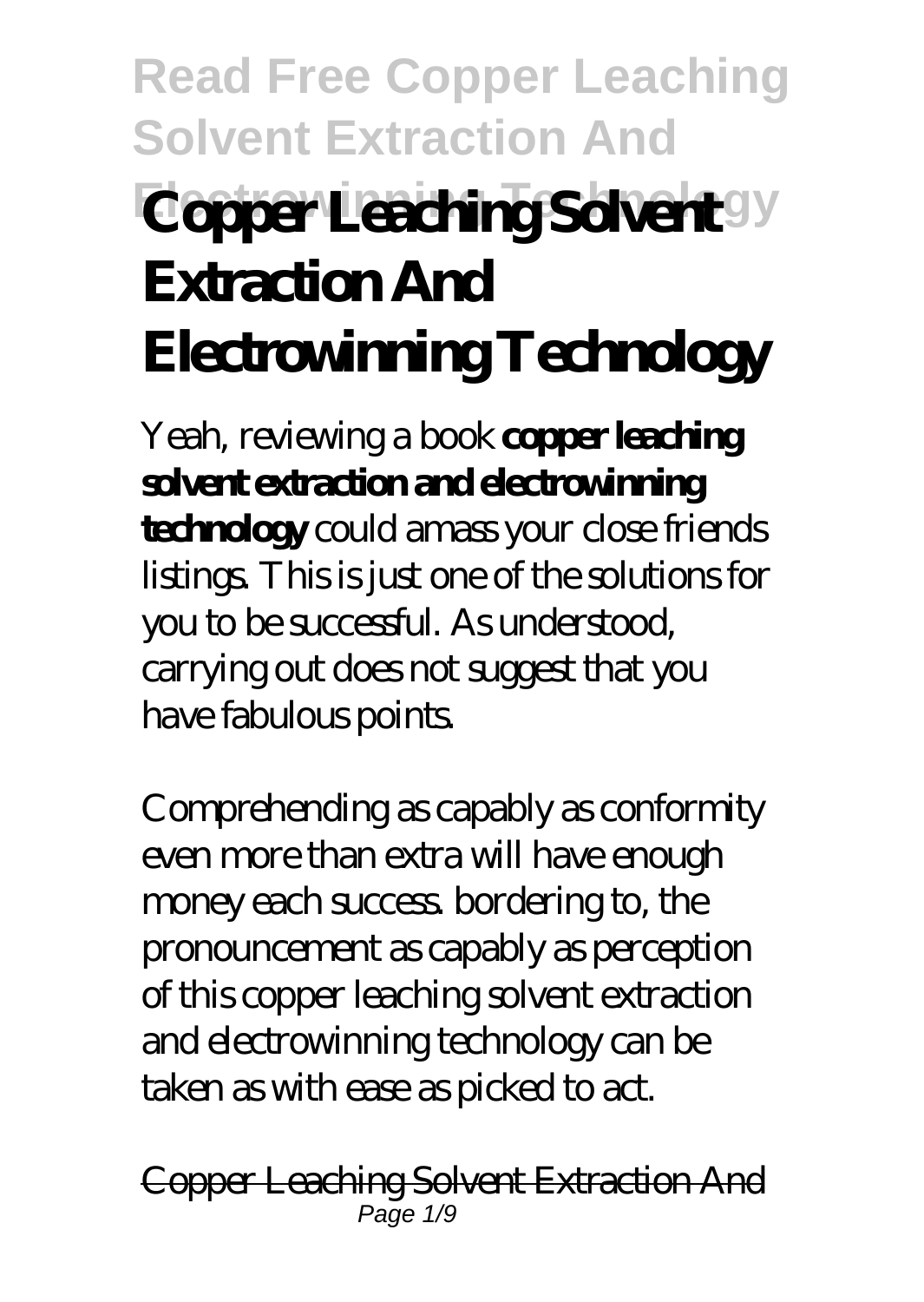**Eyprium Metals Limited (ASX:CYM) is V** pleased to provide an operational update on the Nifty Copper Project. The Company continues to make significant progress on its strategy of developing an open pit ...

Cyprium Metals Ltd (CYM.AX) Site Operations Continue to Accelerate at **Nifty** 

First Cobalt continues to advance work on recommissioning and expanding its cobalt refinery in the northern Ontario town of Cobalt. The project […] ...

#### First Cobalt advancing work at refinery, hydromet plant

Canada's Taseko Mines (TSX,LON: TKO) (NYSE-AM: TGB) has revealed further delays to the permitting timeline for its Florence copper project in Arizona ... equipment associated with the SX-EW Page 2/9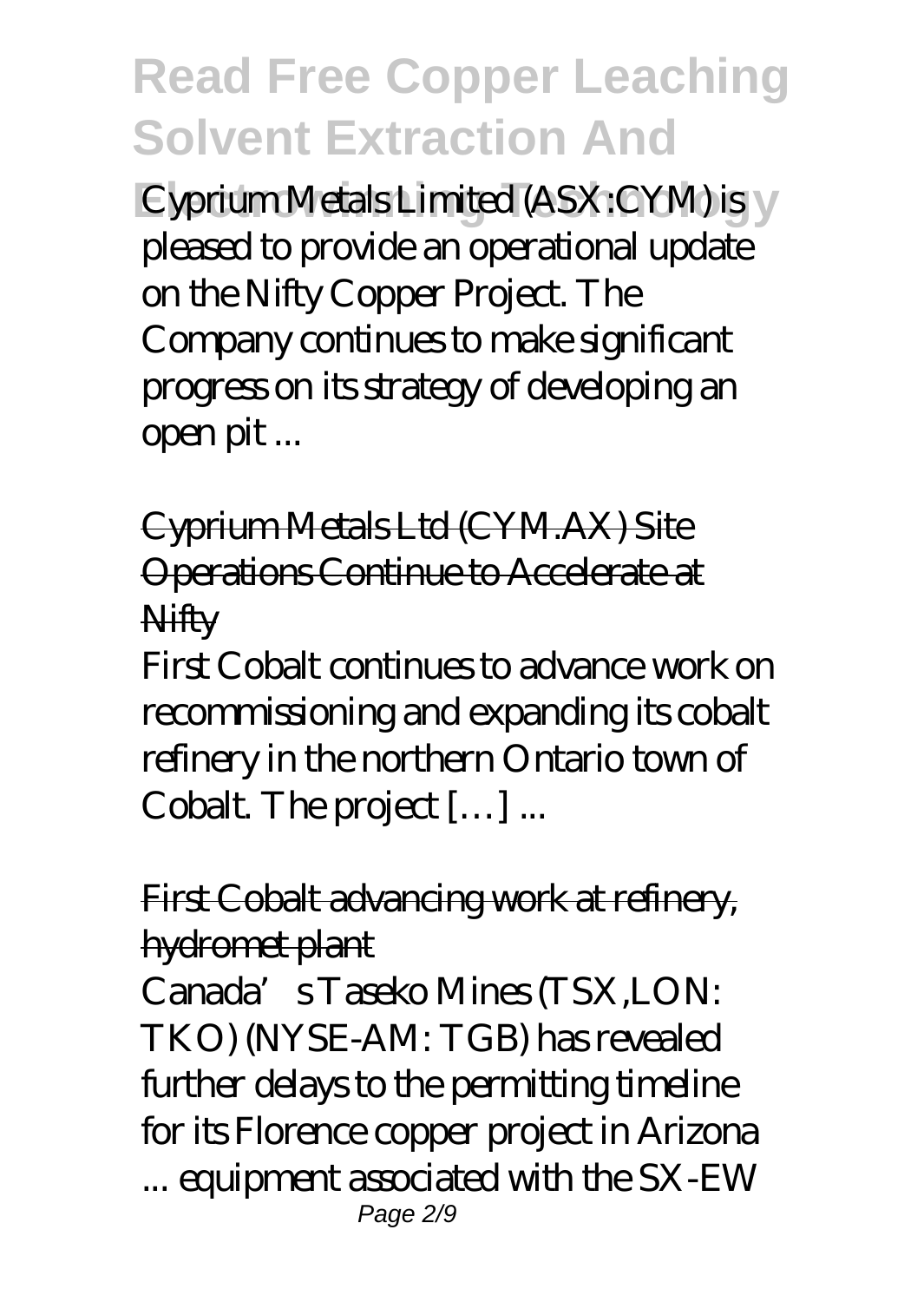## **Read Free Copper Leaching Solvent Extraction And Extent: Owinning Technology**

#### Taseko's Florence mine permit later than expected

Cyprium Metals (CYM) is progressing exploration activities at its Nifty Copper Project in Western Australia Around 3000 metres of drilling has been completed and another 16,000 metres has begun to ...

Cyprium Metals (ASX:CYM) continues site operations at Nifty CNW/ - First Cobalt Corp. (TSXV: FCC) (OTCQX: FTSSF) (the "Company") today provided an update on the expansion and recommissioning of its battery ...

First Cobalt Provides Update on Canadian Refinery Commissioning Disclaimer | Accessibility Statement | Commerce Policy | Made In NYC | Page 3/9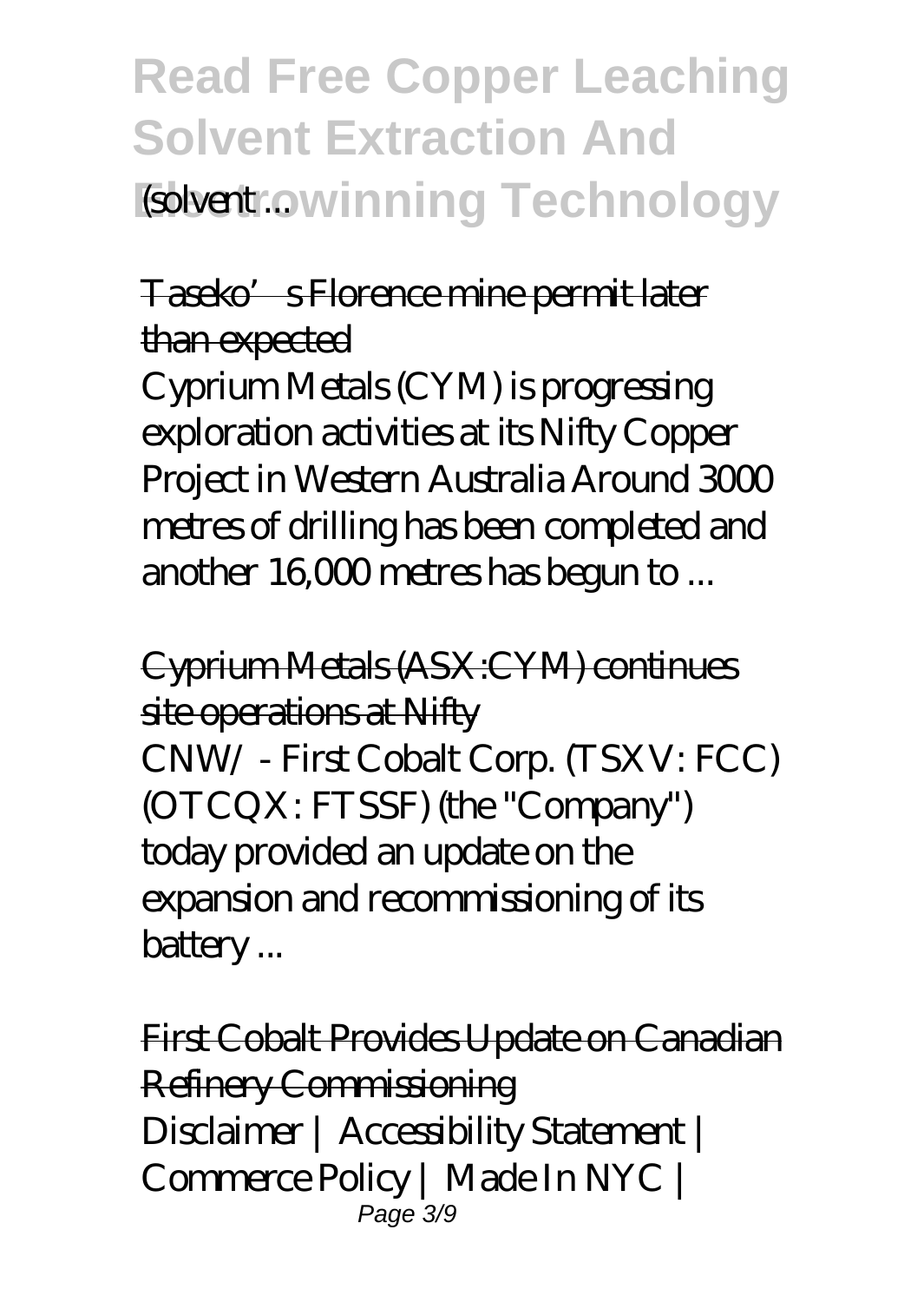**Electrowing Stock quotes by finanzen.net The ology** International Copper Study ... increasing by 5.5% and solvent extractionelectrowinning ...

### Global copper mine production up 3.7% in Q1 - report

The company is currently expanding the facility and modifying the flow sheet to refine third party cobalt hydroxide intermediate product ...

First Cobalt says recommisioning of battery metals plant near Toronto progressing as scheduled Idaho Champion Gold Mines Canada Inc. ( CSE:ITKO ) (OTCQB:GLDRF) (FSE:1QB1) ("Idaho Champion" or the 'Company') is pleased to announce that the Company has received the necessary permitting (the ...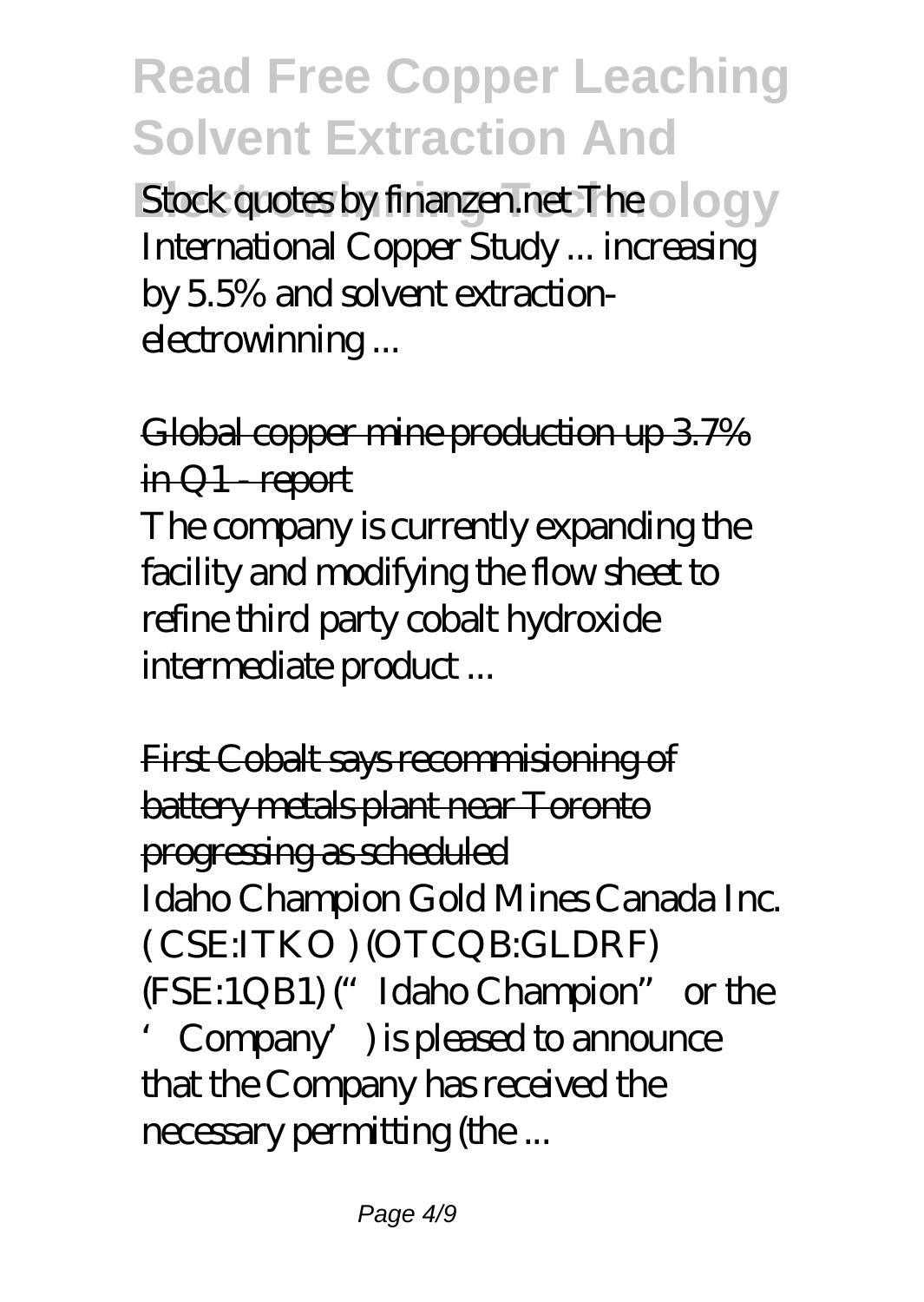**Edaho Champion Gold Receives Drilling** Permit for Federal Mining Claims at Champagne Project

Phoenix Copper. Regulatory News. Live PXC RNS. Regulatory News Articles for Phoenix Copper Limited Ord Npv (Di) ...

Phoenix Copper. Regulatory News The Nyungu copper-cobalt deposit is part of Argonaut ... future tests will include large-scale leach tests and solvent extraction or electrowinning tests. Argonaut has upgraded the drilling ...

Argonaut Resources readies for drilling at Zambian copper-cobalt project this month The timing for the permit for the in-situ copper recovery facility is later than previously ... make initial deposits for major processing equipment associated with the solvent extraction and ...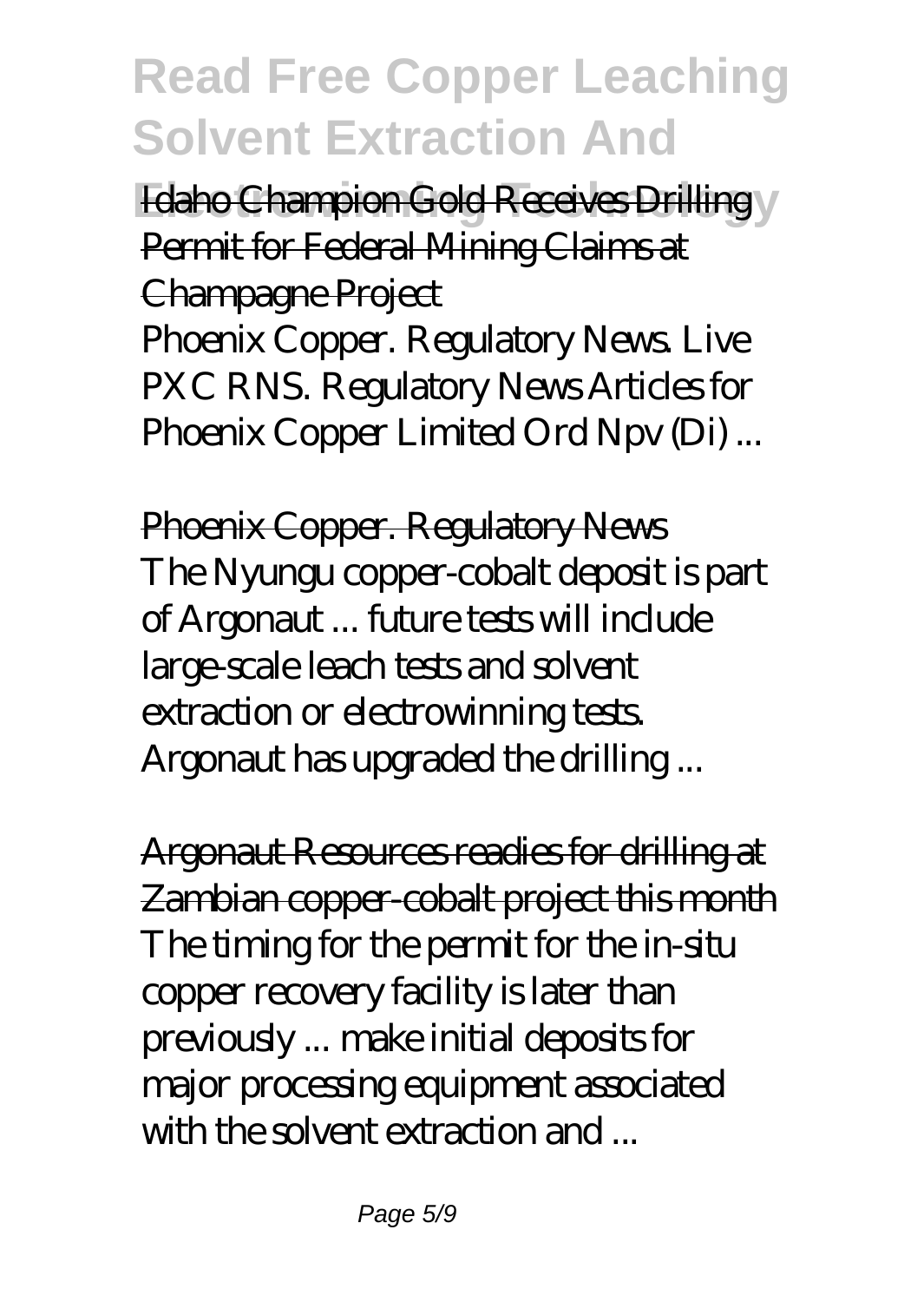**US EPA to take Florence decision by end** of Q3 – Taseko It will be producing A-grade copper through a solvent extraction electrowinning (SXEW) plant designed and built by the company itself.

"What's nice about this is that we're also rehabilitating the ...

New green copper play in Northern Cape expects to be cash positive from month two

Disclaimer | Accessibility Statement | Commerce Policy | Made In NYC | Stock quotes by finanzen.net Jetti Resources, the Colorado-based company that developed an eponymous copper extraction ...

BHP, Freeport invest in Jetti Resources' 'holy grail' copper extraction **technology** Page 6/9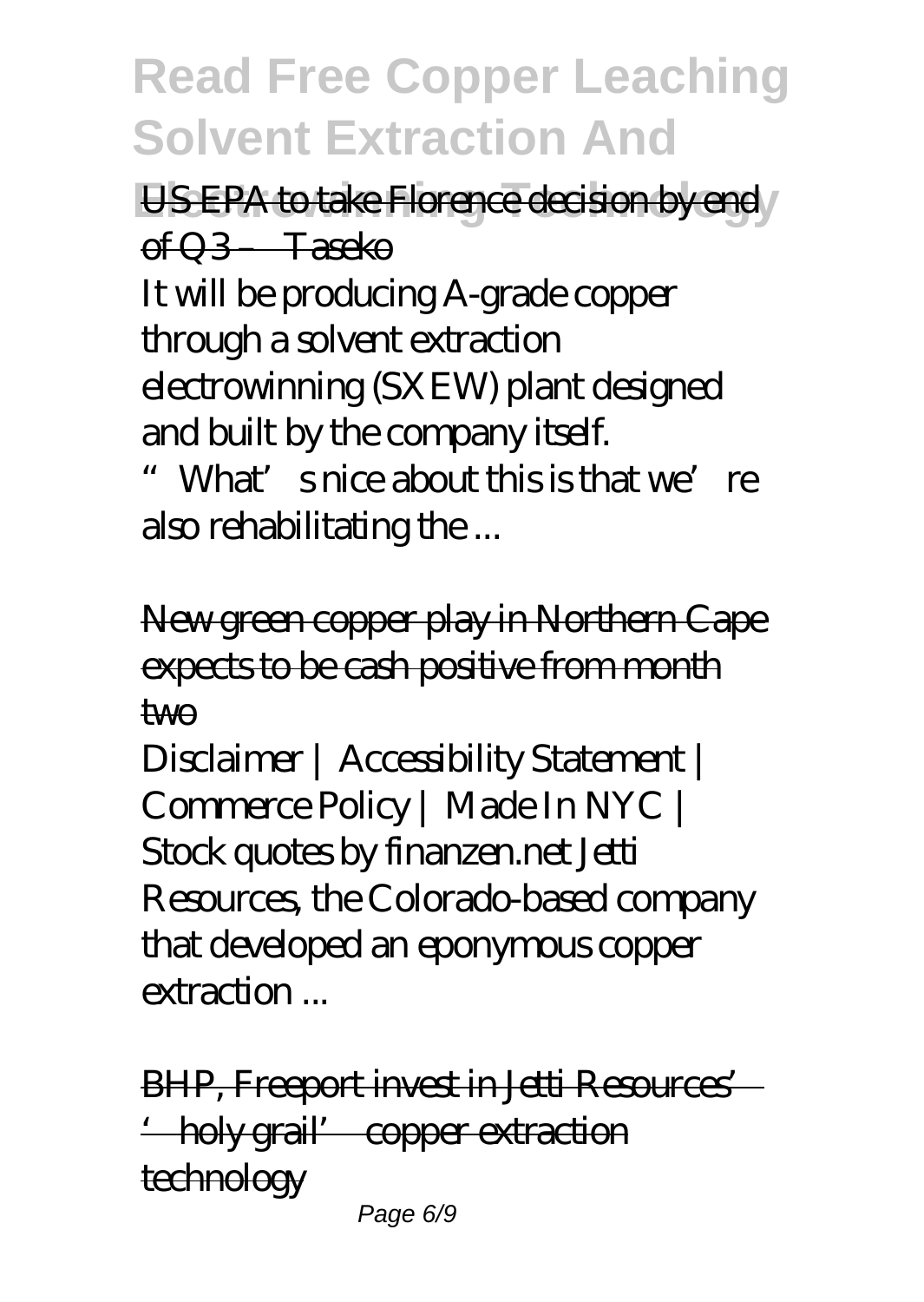**Electronic Xali Gold Corp. (TSXV:XGC) ("Xali GV** Gold" and/or the "Company") is pleased to announce that the Company has entered into an option agreement to acquire 100% interest in the Victoria Property in the ...

Xali Gold Acquires Victoria Property in Central Newfoundland The Leaching segment is engaged in the production and sales of copper cathodes with solvent extraction-electrowinning technology. This segment is also engaged in the exploration and mining of ...

China Nonferrous Mining Corp Ltd Unfortunately, this rise in demand is depleting copper resources and forcing mines to produce more low-grade ore. Jetti's catalytic technology enables heap and stockpile leach extraction of copper ...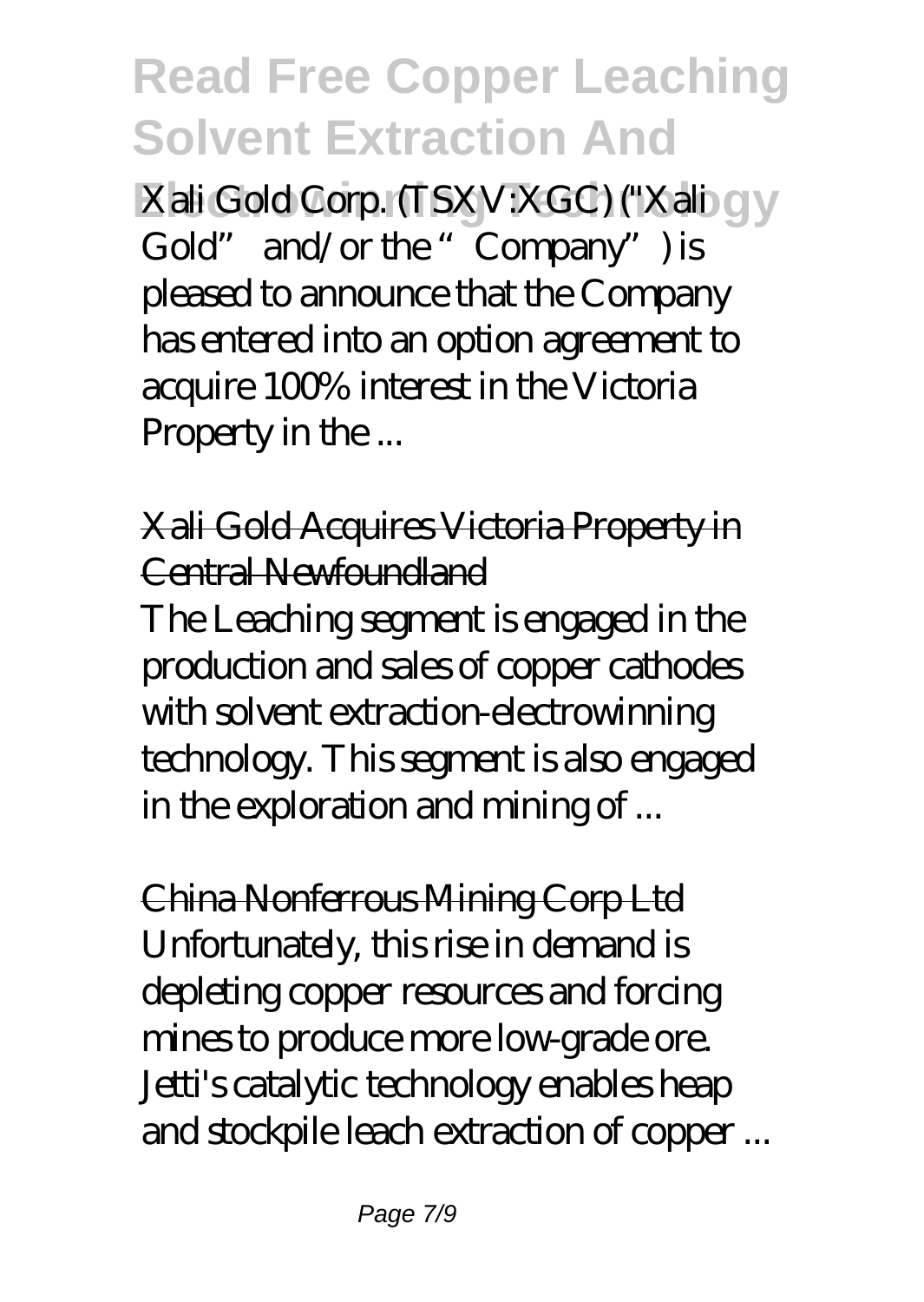**MC and Jetti Agree to Form Strategic CIV** Business Alliance

At Rajapalot, gold is present as free grains with low silver and copper content (gold is greater than 95% fineness). Gold extraction via cyanidation was over 97% for each sample. There was no sign ...

Mawon Announces BATCircle Geometallurgical Testwork for the Rajapalot Gold-Cobalt Project, Finland Trident Royalties PLC said Friday that the \$73 million equity financing for its Mimbula Copper Royalty in Zambia, which was conducted by the project's operator Moxico Resources Plc, will lead  $\mathsf{toa}$ ...

Trident Royalties Expects Significant Production Rise at Zambian Mine solvent extraction, purification) to produce cobalt sulphate. The battery supply chain, Page 8/9